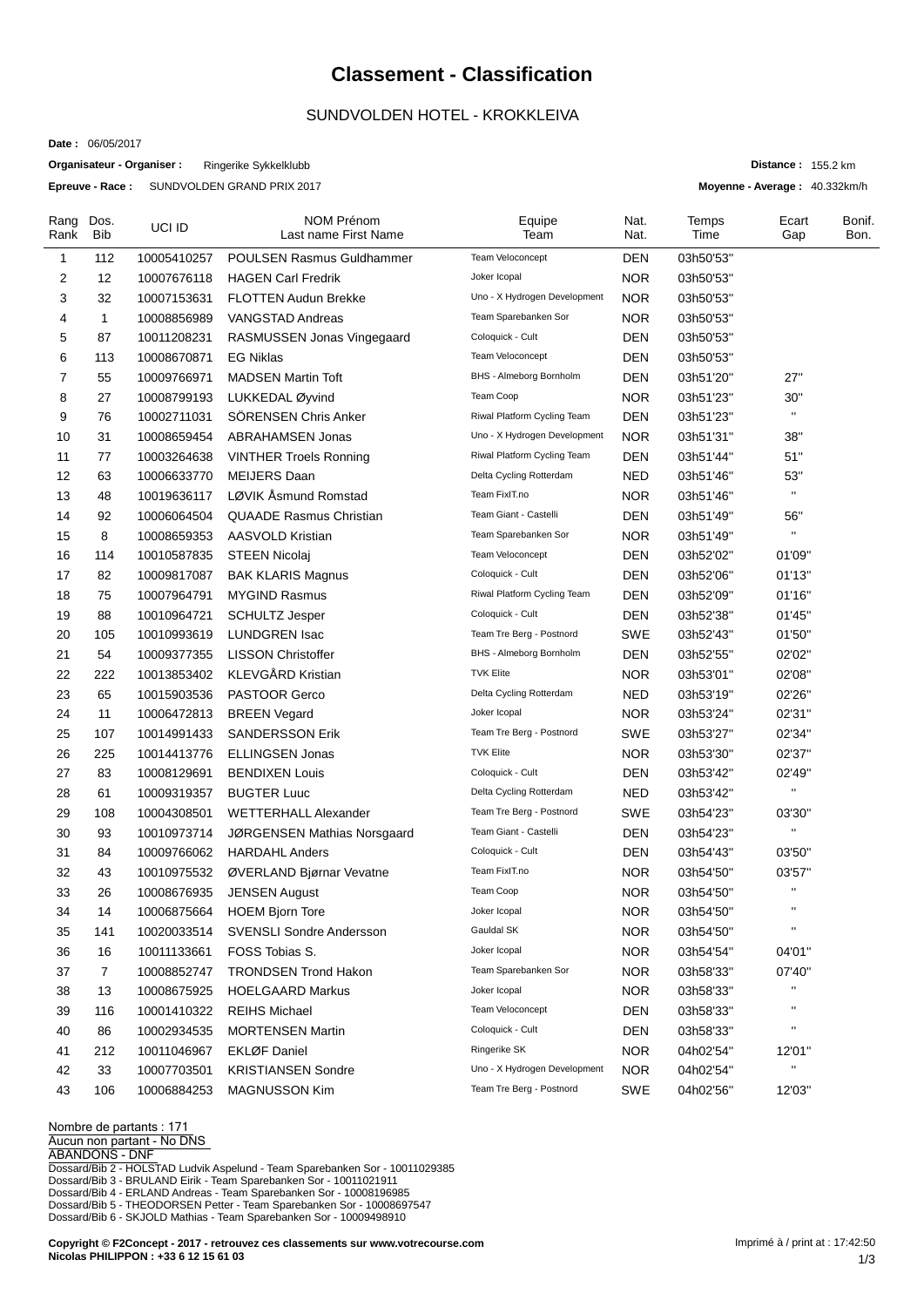Dossard/Bib 15 - KNOTTEN Iver Johan - Joker Icopal - 10011236119 Dossard/Bib 21 - AUSTEVOLL Ole Andre - Team Coop - 10009375739 Dossard/Bib 22 - LINDAU Philip - Team Coop - 10006477661 Dossard/Bib 23 - HÖÖG Gustav - Team Coop - 10008612065 Dossard/Bib 24 - GALTA Fredrik Strand - Team Coop - 10007519807<br>Dossard/Bib 24 - GALTA Fredrik Strand - Team Coop - 10007519807 Dossard/Bib 34 - KULSET Kristian - Uno - X Hydrogen Development Team - 10011124264<br>Dossard/Bib 34 - KULSET Kristian - Uno - X Hydrogen Development Team - 10011124264<br>Dossard/Bib 35 - RUDLAND Hans Kristian Haadem - Uno - X Dossard/Bib 36 - SLEEN Torjus - Uno - X Hydrogen Development Team - 10011231267<br>Dossard/Bib 36 - SLEEN Torjus - Uno - X Hydrogen Development Team - 10011231267 Dossard/Bib 38 - WAERSTED Siver Westgaard - Uno - X Hydrogen Development Team - 10010117989<br>Dossard/Bib 38 - WAERSTED Siver Westgaard - Uno - X Hydrogen Development Team - 10010117989 Dossard/Bib 41 - BLALID Marius - Team Fix F. Team FixT.no<br>Dossard/Bib 42 - BREIVOLD Jon Soeveras - Team FixT.no - 10009375840<br>Dossard/Bib 44 - MANNINEN Matti - Team FixIT.no - 10007913665 Dossard/Bib 45 - JACOBSEN Andreas S - Team FixIT.no - 10010117080 Dossard/Bib 46 - JENSEN Jan William - Team FixIT.no - 10009375638<br>Dossard/Bib 46 - JENSEN Jan William - Team FixIT.no - 10009375638<br>Dossard/Bib 47 - MADSEN Kristoffer - Team FixIT.no - 10009989768 Dossard/Bib 51 - MADSEN NISIONER - Team FIXT 1.10 - TO009969706<br>Dossard/Bib 51 - ANDREASEN Jesper Juul - BHS - Almeborg Bornholm - 10009766870<br>Dossard/Bib 52 - BIGUM Simon - BHS - Almeborg Bornholm - 10007360462 Dossard/Bib 53 - BREGNHOJ Mathias - BHS - Almeborg Bornholm - 1001/304402<br>Dossard/Bib 53 - BREGNHOJ Mathias - BHS - Almeborg Bornholm - 10014046186<br>Dossard/Bib 56 - OLLEGAARD Morten - BHS - Almeborg Bornholm - 10006067433 Dossard/Bib 58 - MUNK CHRISTIANSEN Steffen - BHS - Almeborg Bornholm - 10009375234 Dossard/Bib 62 - GROEN Ike - Delta Cycling Rotterdam - 10007526675<br>Dossard/Bib 62 - GROEN Ike - Delta Cycling Rotterdam - 10007526675 Dossard/Bib 66 - TALEN Jordi - Delta Cycling Rotterdam - 10009812037<br>Dossard/Bib 66 - TALEN Jordi - Delta Cycling Rotterdam - 10009812037<br>Dossard/Bib 67 - TULNER Rens - Delta Cycling Rotterdam - 10011140735 Dossard/Bib 68 - VAN SCHIP Jan Willem - Delta Cycling Rotterdam - 10008881948<br>Dossard/Bib 68 - VAN SCHIP Jan Willem - Delta Cycling Rotterdam - 10008881948<br>Dossard/Bib 71 - JORGENSEN Jonas Aaen - Riwal Platform Cycling Tea Dossard/Bib 74 - MORKOV Jesper - Riwal Platform Cycling Team - 10005763501 Dossard/Bib 78 - SCHMIDT Kasper Würtz - Riwal Platform Cycling Team - 10013869465 Dossard/Bib 81 - ANDERSEN Rune Almindsø - Coloquick - Cult - 10009766365 Dossard/Bib 85 - LYHNE Daniel Bligaard - Coloquick - Cult - 10010592481<br>Dossard/Bib 91 - IVERSEN Rasmus Byriel - Team Giant - Castelli - 10010965529 Dossard/Bib 94 - PEDERSEN Casper - Team Giant - Castelli - 10009498708 Dossard/Bib 95 - PEDERSEN Nicklas - Team Giant - Castelli - 10009165470 Dossard/Bib 96 - THERKILDSEN Marius - Team Giant - Castelli - 10009130108 Dossard/Bib 97 - VINCEDO Emil Nygaard - Team Giant - Castelli - 10093130829<br>Dossard/Bib 97 - VINCEDO Emil Nygaard - Team Giant - Castelli - 10007514854<br>Dossard/Bib 98 - VORRE LOURING Aske - Team Giant - Castelli - 10007514 Dossard/Bib 104 - LARSEN Richard - Team Tre Berg - Postnord - 10007175960 Dossard/Bib 111 - JEPPESEN Andreas Hyldgaard - Team Veloconcept - 10009765961<br>Dossard/Bib 111 - JEPPESEN Andreas Hyldgaard - Team Veloconcept - 10009765961<br>Dossard/Bib 115 - CHARMIG Anthon - Team Veloconcept - 10009825474<br> Dossard/Bib 123 - AMUNDRUD Kjetil Johansen - Asker CK Elite - 10013488438 Dossard/Bib 124 - RØED Torbjørn Andre - Asker CK Elite - 10011029991 Dossard/Bib 125 - AALRUST Hakon Lunder - Asker CK Elite - 10010611477<br>Dossard/Bib 125 - AALRUST Hakon Lunder - Asker CK Elite - 10010611477 Dossard/Bib 127 - BEKKEN Andre Rahd - Asker CK Elite - 10016057625 Dossard/Bib 128 - BEKKEN Jon-Anders - Asker CK Elite - 10019540733 Dossard/Bib 131 - LUNDER Mikkel Tefre - Bærum CK - 10010993821 Dossard/Bib 132 - LUNDER Nikolai Tefre - Bærum CK - 10019934285<br>Dossard/Bib 132 - LUNDER Nikolai Tefre - Bærum CK - 10019924285<br>Dossard/Bib 133 - VANGSNES Even - Bærum CK - 10015861403<br>Dossard/Bib 135 - SUNDBY Øyvind Heibe Dossard/Bib 136 - BIRKELAND Frode Svortevik - Bærum CK - 10011132449 Dossard/Bib 137 - OLSEN Håkon Brathovde - Bærum CK - 10011175289 Dossard/Bib 138 - SANDAKER Håkon - Bærum CK - 10019793640 Dossard/Bib 142 - ROMULD Odin - Gauldal SK - 10015905152<br>Dossard/Bib 142 - ROMULD Odin - Gauldal SK - 10015905152 Dossard/Bib 144 - SANDBERG Bjørn Helge - Gauldal SK - 10019791519<br>Dossard/Bib 144 - SANDBERG Bjørn Helge - Gauldal SK - 10019791519<br>Dossard/Bib 145 - BERG Mathias - Gauldal SK - 10020107878 Dossard/Bib 148 - BURCHARDT Henrik Lorentz - Gauldal SK - 10015100961 Dossard/Bib 151 - HAUGSVÆR Sindre Bjerkestrand - IK Hero - 10014547758 Dossard/Bib 152 - JORDE Ola - IK Hero - 10010967650 Dossard/Bib 153 - ORSET Jonas - IK Hero - 10007975909<br>Dossard/Bib 153 - ORSET Jonas - IK Hero - 10007975909<br>Dossard/Bib 154 - LINDTVEIT Aasmund Groven - IK Hero - 10014544526 Dossard/Bib 155 - DØRUM Anders Minde - IK Hero - 10015258888 Dossard/Bib 156 - REM Thomas - IK Hero - 10012523993 Dossard/Bib 157 - HJORTH Jonas - IK Hero - 10013853196<br>Dossard/Bib 157 - HJORTH Jonas - IK Hero - 10013853196<br>Dossard/Bib 158 - SUNDE Jørgen Strømstad - IK Hero - 10019610855<br>Dossard/Bib 161 - LANGERUD Eirik - Lillehammer Dossard/Bib 162 - JOSTEN Eirik - Lillehammer CK - 10014650721 Dossard/Bib 163 - HATTESTAD Ole Anders - Lillehammer CK - 10013834507 Dossard/Bib 164 - BURAAS Sindre - Lillehammer CK - 10012604324<br>Dossard/Bib 164 - BURAAS Sindre - Lillehammer CK - 10015360639<br>Dossard/Bib 166 - LIERHAGEN Ola - Lillehammer CK - 10020449806 Dossard/Bib 167 - HUSOM Amund Kirkebøen - Lillehammer CK - 10019558820 Dossard/Bib 168 - SKAARSETH Iver - Lillehammer CK - 10015124405 Dossard/Bib 171 - ODDLI Anders - Ottestad - 10009325421 Dossard/Bib 172 - VIKESTAD Vidar - Ottestad - 10016029030 Dossard/Bib 173 - AASVANG Marius - Ottestad - 10015861201<br>Dossard/Bib 174 - BERGSTRÖM FRISK Hannes - Ottestad - 10014412968 Dossard/Bib 175 - CLEARY Harrison James - Ottestad - 10059949216 Dossard/Bib 176 - STEEN Fredrik - Ottestad - 10009516488 Dossard/Bib 177 - KARLSEN Hans Einar Ruud - Ottestad - 10015100759 Dossard/Bib 178 - SANDE Knut - Ottestad - 10014548667<br>Dossard/Bib 178 - SANDE Knut - Ottestad - 10014548667<br>Dossard/Bib 181 - SÆTRA-PEDERSEN Eirik - Region Sør - 10016028626<br>Dossard/Bib 182 - VEA Mathias - Region Sør - 100 Dossard/Bib 183 - MOHR Johan Andreas Hole - Region Sør - 10013830362 Dossard/Bib 184 - FATNES Martin Alexander - Region Sør - 10015101466 Dossard/Bib 186 - STERK-HANSEN Alexander - Region Sør - 10009527606 Dossard/Bib 187 - KVINGEDAL Hans-Arne - Region Sør - 10013987683

Copyright © F2Concept - 2017 - retrouvez ces classements sur www.votrecourse.com Nicolas PHILIPPON : +33 6 12 15 61 03